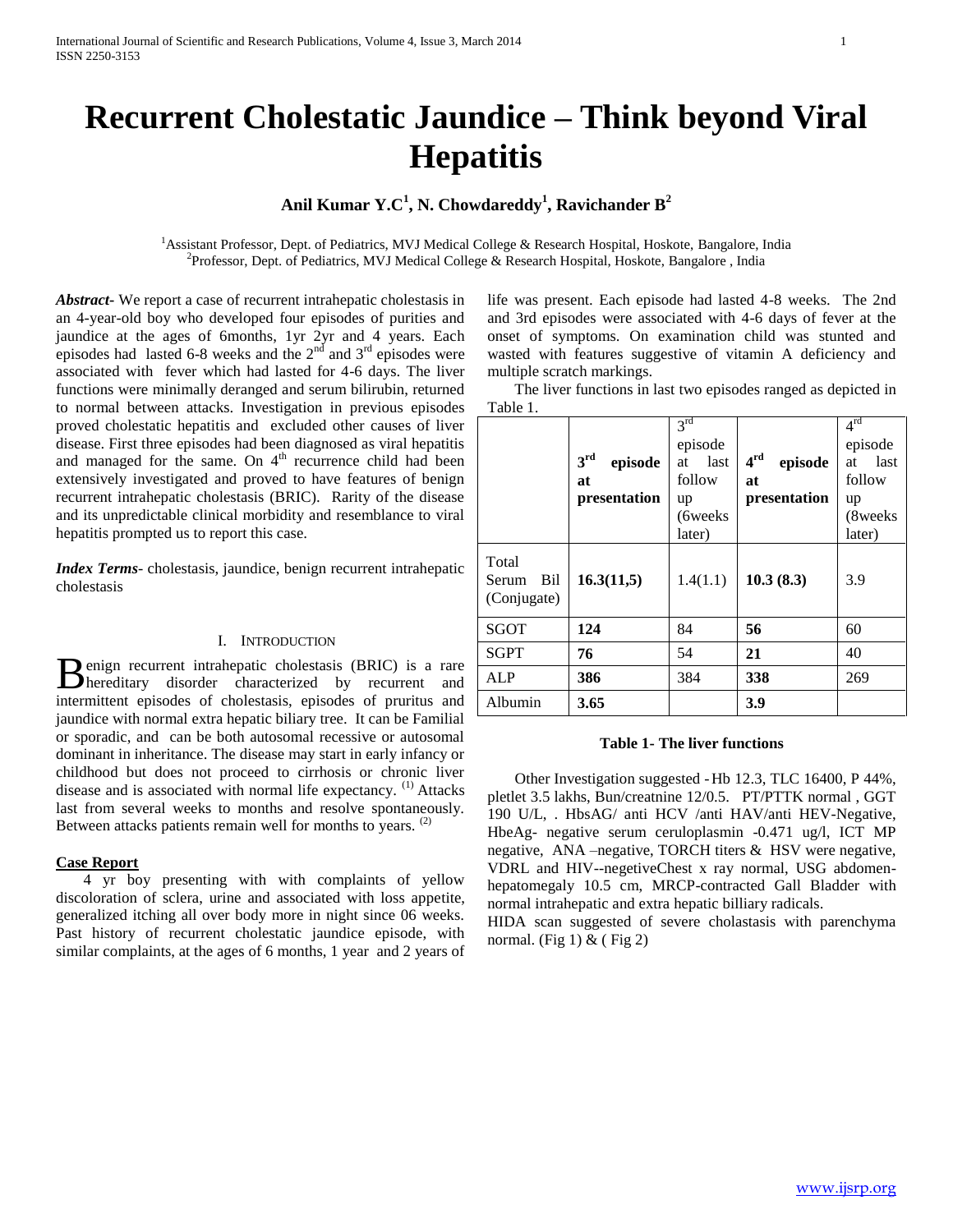

**Post phenobarbitone HIDA (Fig 1) Normal up take (Fig 2)24 hrs - no transit of tracer into gut**

 Liver biopsy showed- increased lymphocytic infiltrate with piecemeal necrosisin the portal tracts with evidence of portal



The  $2<sup>nd</sup>$  and  $3<sup>rd</sup>$  episodes were associated with fever which had lasted for 4-6 days and had been diagnosed as viral hepatitis and managed for the same. But a prolonged hyperbilirubinemia was noted on followup of  $3<sup>rd</sup>$  episode. The child was given symptomatic treatment in the  $4<sup>th</sup>$  episode and he improved by 8 weeks with near normalization of serum bilirubin. As the child had no evidence of chronic or progressive liver disease and other possible causes of jaundice were excluded, a diagnosis of benign recurrent intrahepatic cholestasis was made.

#### II. DISCUSSION

 Summerskill and Walshe first described benign recurrent intrahepatic cholestasis in  $1959^{(3,4)}$  as recurrent episodes of jaundice and pruritus. Hence its also called Summerskill-Tygstrup-De Groote disease. Its Heterogeneous, benign disease which typically the manifests early in life but later presentations have been reported. BRIC is now recognized, as a syndrome due to a mutation in ATP8B1, an aminophospholipid transporter, while BRIC2 is caused by a mutation in ABCB11. There are at least three forms of BRIC all with a similar phenotype. BRIC types 1 and 2 are inherited as autosomal recessive and are related to mutations on chromosomes 18 and 2 respectively. BRIC type 3 is transmitted as an autosomal dominant disease and is not linked to mutations on chromosomes  $18$  or  $2^{(5)}$ . Its is characterized by self limiting cholestasis episodes and seen to exacerbate with intercurrent infections. Many a times this presentation is misdiagnosed as viral hepatitis. Luketic &



fibrosis. Intrahepato cellular Cholestasis was seen with paucity of bile ducts in portal triad. (fig  $3 \& 4$ )



**Fig 3-Liver biopsy –gross specimen Fig 4- Liver biopsy -Histopathology**

Shiffman (1999) gave diagnostic criteria for BRIC,  $(2)$  Which includes the following five criterias

- 1. episodes of jaundice separated by a symptom free interval lasting several months to years
- 2. Laboratory values ~ intrahepatic cholestasis
- 3. Severe pruritus secondary to cholestasis
- 4. Normal intra and extrahepatic bile ducts confirmed by cholangiography
- 5. Absence of factors known to be associated with cholestasis

 Biochemical findings consist of elevated total and direct bilirubin, raised alkaline phosphatase levels and elevated bile salts but normal gamma glutamyl transferase levels. Often the diagnosis in BRIC patients is made very late and patients are subjected to invasive investigations. Elevation in gamma glutamyl transferase levels or rising levels of ALT and AST should suggest an alternative diagnosis of progressive familial intrahepatic cholestasis (PFIC). Treatment of the condition is purely symptomatic and aimed mainly at the relief of pruritus.

#### III. CONCLUSION

 Our patient was initially managed as viral fever due to exacerbation with some intercurrent illness. All 5 diagnostic criteria for BRIC given by Luketic & Shiffman (1999) were met by our patient. He was treated symptomatically and needs long term follow up for early identification of Possible Progressive